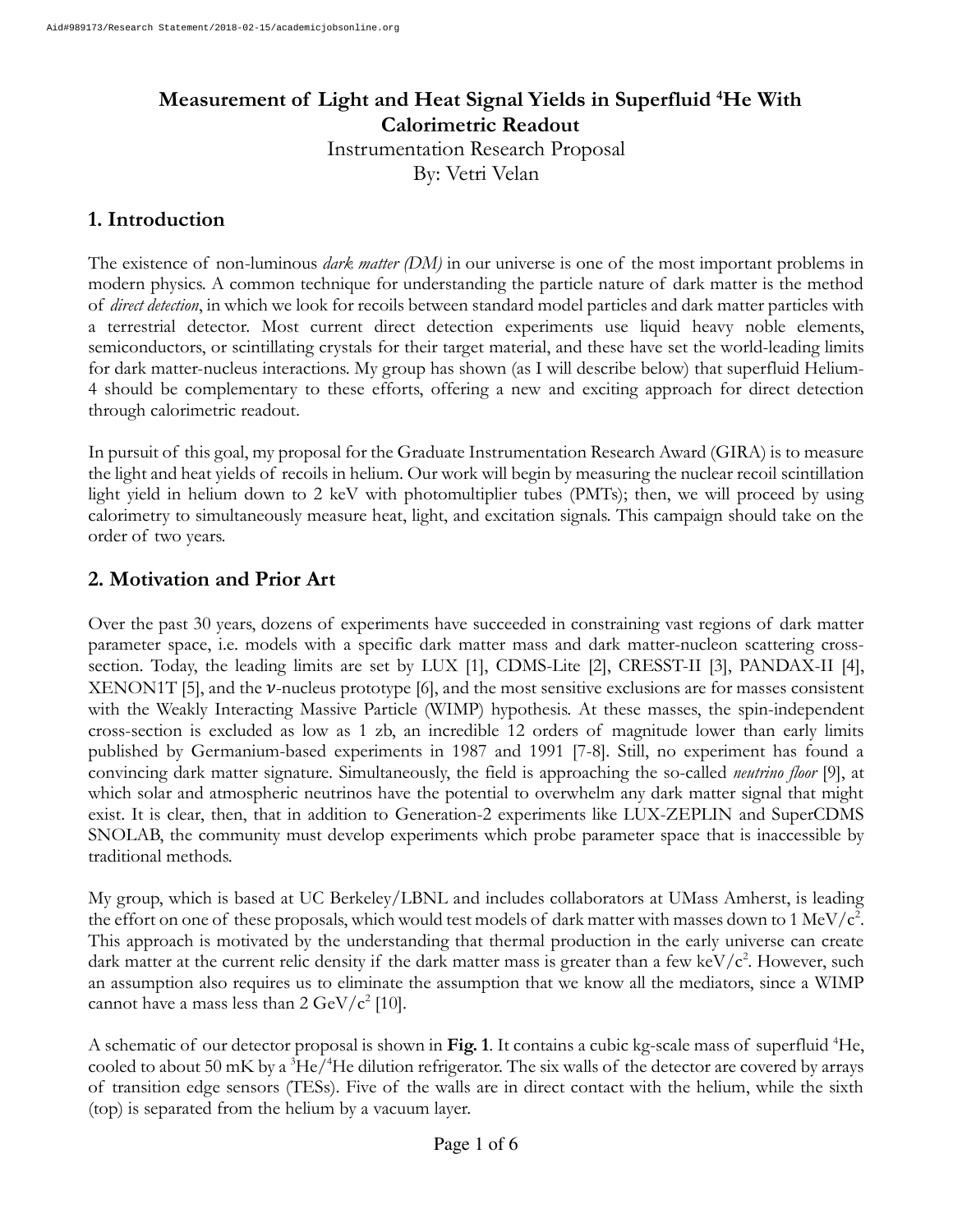Our proposal relies on the simultaneous readout of photons and quasiparticles produced by a recoil in the helium. In a helium recoil, energy is partitioned into ionizations, excitations, and quasiparticles. Geminate recombination converts the ionelectron pairs into excited helium atoms at low applied fields. Meanwhile, excited helium atoms combine with nearby helium atoms to form dimer molecules. The singlet-state dimers decay within a few nanoseconds, emitting a 16 eV UV photon, while the triplet-state dimers decay with a half-life of 13 seconds. A small fraction of the excited helium atoms decay to lower-energy excited states, releasing IR photons of about 1 eV. These excitation and scintillation effects are described further in [11- 12]. In our proposed detector, the UV radiation, IR radiation, and triplet molecules are all detected by the helium-adjacent TES's.

The heat signal is detected by means of quantum evaporation. Quasiparticle excitations, namely phonons and rotons, are longlived and ballistic in a superfluid, propagating at speeds of about 200 m/s [13]. At a solid interface, transmission of the



**Fig. 1:** Cartoon schematic of proposed dark matter detector, showing the signal from recoils in superfluid <sup>4</sup>He.

quasiparticles is suppressed by acoustic mismatch and Kapitza resistance, so they are reflected nearly 100% of the time [14]. After bouncing around the detector stochastically for a few milliseconds, the rotons and phonons might hit the helium-vacuum interface and evaporate a helium atom. Finally, this atom is adsorbed onto the wafer that supports the top TES array, and it deposits its energy; this energy is amplified by a factor of 10-40 due to the binding energy of helium with the wafer material [15-16].

Our group has calculated that this technique could allow us to be sensitive to new sub-GeV parameter space (**Fig. 2**). See caption for details.

**Fig. 2:** Projected sensitivity of the superfluid helium DM detector to spin-independent elastic scattering at 90% confidence. Three different combinations of exposure and energy threshold are shown: 1 kg-yr with 10 eV (solid red), 10 kg-yr with 0.1 eV (dashed red), and 100 kg-yr with 1 meV (dotted red). The sensitivities are supplemented at low masses with the inelastic nuclear bremsstrahlung signal [17-18], and they are cut off at high cross-sections by Earth shielding [19], simulated for 100 m and 1478 m depths. The latter sensitivity is extended with the off-shell phonon excitation signal (dashed dotted red) [20]. The neutrino floor is shown for xenon (solid black) [9] and calculated for helium (dashed dotted dotted black). Models that have been excluded by existing results are shaded grey; these results are from Cosmic Microwave Background anisotropy and largescale structure (dotted black) [21], the XQC experiment (dashed dotted black) [22], and existing nuclear recoil experiments (magenta) [1-6].



Page 2 of 6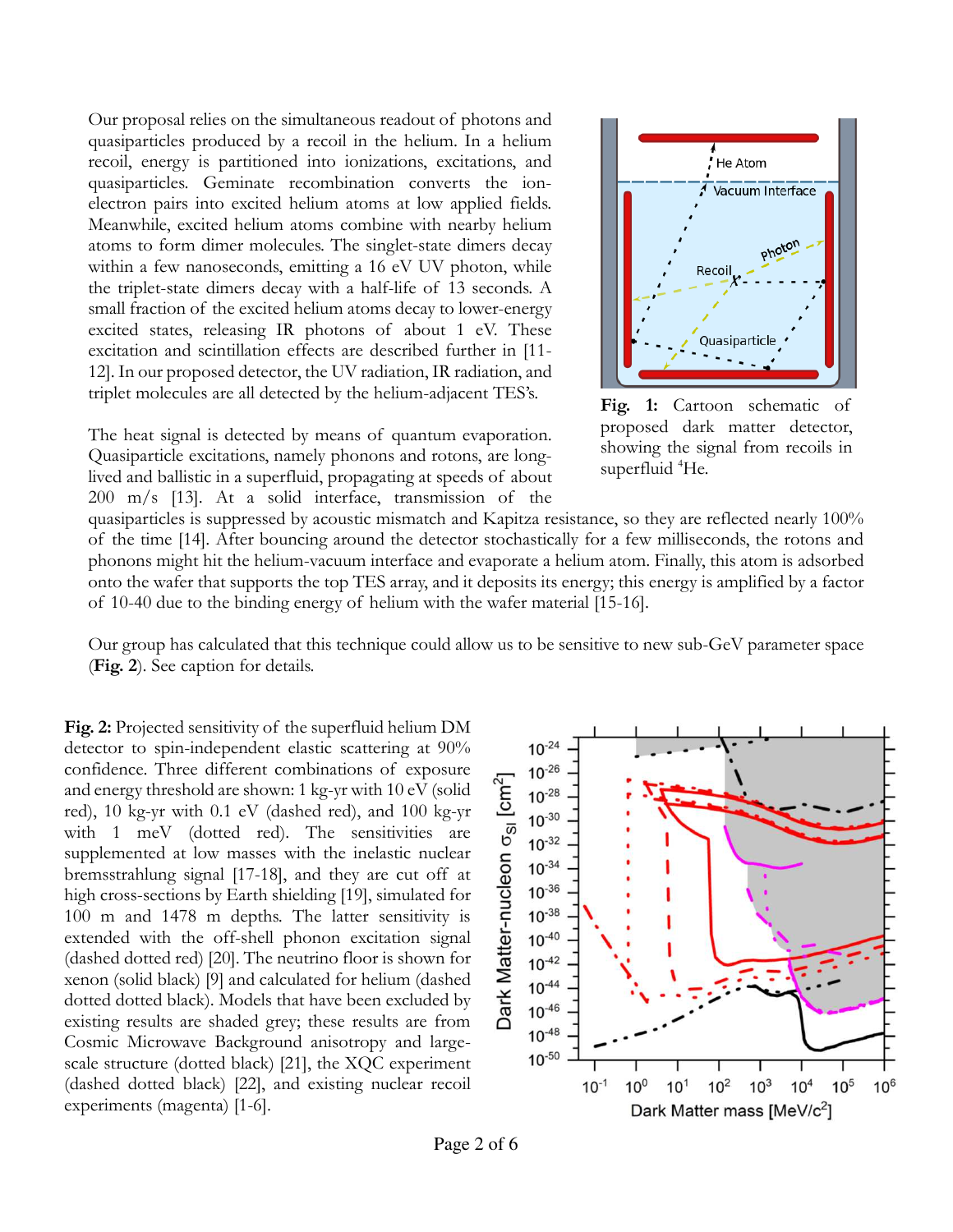Most of the required R&D to build a first-generation experiment with this technology has already been developed. In a 2017 paper, Carter et al. (the authors include two of my collaborators, Professors Dan McKinsey and Scott Hertel) [23] demonstrated simultaneous calorimetric readout of singlet and triplet energy deposits in superfluid <sup>4</sup>He using TES's. In addition, the HERON collaboration developed similar technology for a proposed *pp* neutrino detector nearly two decades ago; they observed simultaneous photons and quasiparticles from 364 keV electron-induced recoils [13]. The HERON collaboration also successfully operated a film-burner to remove the <sup>4</sup>He film aggregated on the vacuum-adjacent wafer, in order to decrease the heat capacity of the wafer and maximize the signal amplification provided by the He-wafer binding energy [24].

Much additional work remains, however, which underlies the subject of my proposal. The focus of our group for the next 1.5 - 2 years will be to measure the partitioning of energy in helium from electron and nuclear recoils. We will begin by using PMTs to measure the light yield, and transition to TES's for measuring lower-energy light signals as well as quasiparticle signals. Eventually, we hope to use the results to set a new limit on DM-nucleus scattering, and to serve as a prototype for the aforementioned kg-scale detector.

## **3. Technical Details**



**Fig. 3:** Estimated timeline of proposal.

**Fig. 3** shows an approximate timeline of how the work might proceed.

#### **a) Measurement of light yield**

We begin by making a measurement of the nuclear recoil light yield in superfluid helium, as shown by the schematic in Fig. 4. A 1-in<sup>3</sup> helium cell (about 2 grams of helium) at 1.5 K is covered by six Hamamatsu R8520 PMTs, which operate in conjunction with tetraphenyl butadiene (a wavelength shifter) coated on the panel surface. We generate 2.8 MeV neutrons using a Thermo Electron MP320, a deuterium-deuterium fusion neutron generator. These neutrons scatter in the helium volume, travel through air for about 50 ns, and deposit energy in a far-side detector, which is described further below. By measuring the recoil angle in coincidence with the light signal in the PMTs, we can measure the light yield (i.e. number of photons produced per unit energy deposit) down to 2 keV.

For the far-side neutron detector, we plan to use two technologies. First, we will use organic scintillator, specifically Saint Gobain BC 501-A, adjacent to a PMT. The narrow time window for neutrons to arrive at the detector allows us to get good energy resolution and identify coincidences between the far-side PMT and the helium cell PMTs. The second approach is to use the Arktis S-670 ("Arktis detector"), a commercial product developed for measurement of fast neutrons. The Arktis detector is a cylinder of <sup>4</sup>He gas operating at room temperature and 180 bar pressure; it is filled with 1.01 L of helium. It is optically separated into three sections, each of which contains eight silicon photomultipliers (SiPMs) summed pairwise into four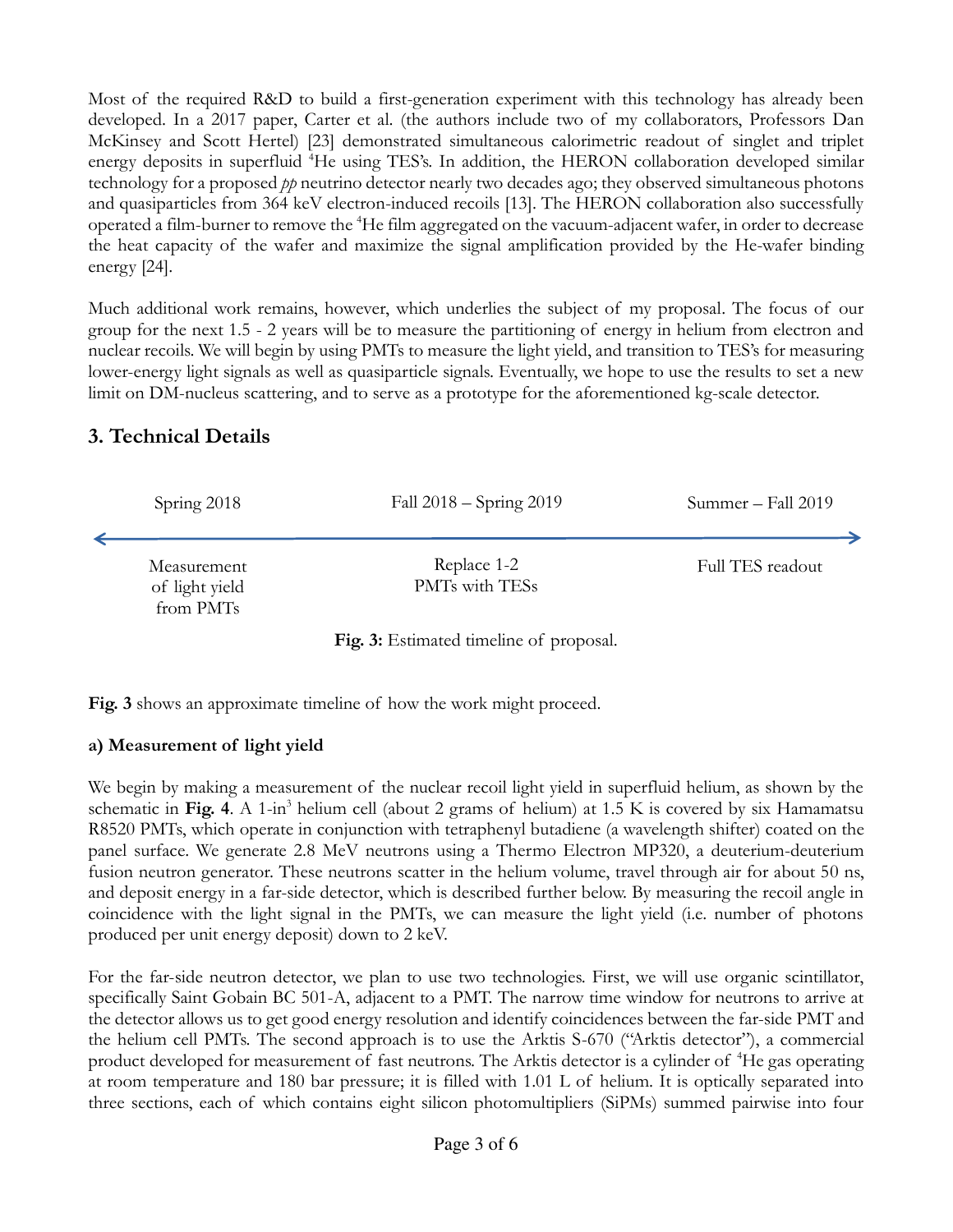output channels. As a neutron passes through the detector, it causes the helium atoms to scintillate, and the resulting signal can be read out from the SiPMs.



**Fig. 4:** Schematic of experiment to measure scintillation light yield.

In addition to using the Arktis detector as our neutron detector, we hope to use it to measure the scintillation yield for nuclear recoils in gaseous helium.

This phase of our program should take 6-12 months. Our current progress is in the setup of the experiment; we have purchased all of the relevant equipment, including the PMTs, organic scintillator, neutron generator, and Arktis detector. At the time of writing (February 2018), we are building the cryostat to contain the helium cell, the gas handling system, and testing our data acquisition system. We should begin running the experiment and measuring light yield in the next 2-4 months.

#### **b) Calorimetric Readout Detector**

The next phase is to gradually begin replacing PMTs with TESs. A TES is sensitive not only to the UV photons from singlet de-excitations, but also the triplet ballistic molecules and the phonons and rotons via quantum evaporation. In the most basic setup, we will begin by installing 1 cm<sup>2</sup> wafers with just one readout channel each. Replacing 1-2 PMTs at first will allow us to characterize the operation of the TESs in vacuum and in superfluid helium. By replacing the top TES, we will be able to understand the response to quantum evaporation; by replacing one of the other TESs, we can study the signal from UV, IR, and triplet sources.

Eventually, we will modify our helium cell so that it is fully covered by TESs, and so that the top TES is separated from the helium by vacuum. As described above, this allows us to measure all the signals, which can be distinguished based on timing; the UV and IR will arrive promptly, while the triplet molecules and evaporated helium atoms will hit the TESs after a few milliseconds. In particular, my group has modeled the pulse shape that we expect to see from quantum evaporation, and this is shown in **Fig. 5**. It is also important to note that the performance of our experiment will depend on the energy



**Fig. 5:** Simulated pulses from the helium evaporation channel, showing the pulse decay timescales. We vary the quasiparticle loss probability per surface interaction: 0.001 (red), 0.01 (green), and 0.1 (blue).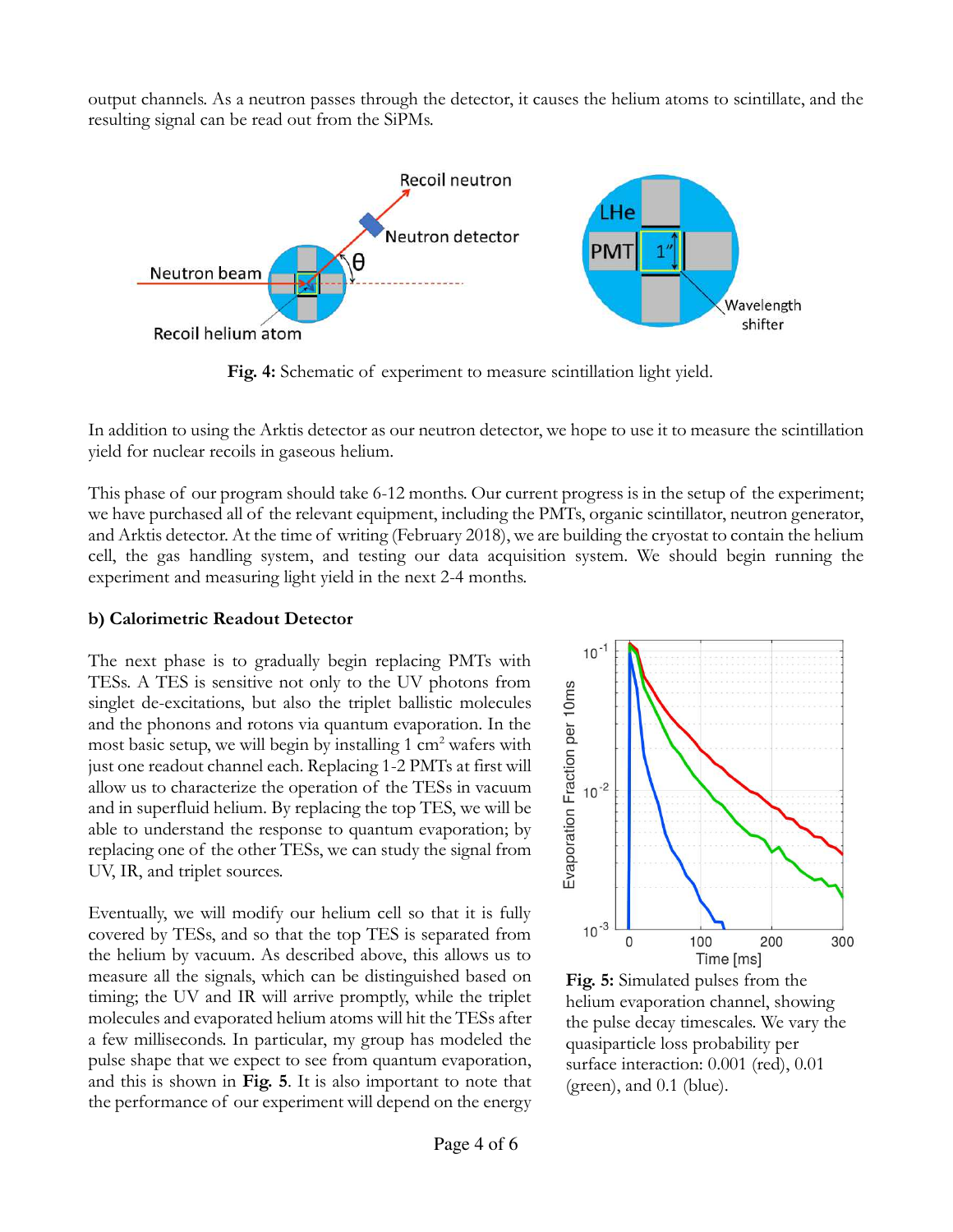threshold we are able to achieve; optimistically, we believe we can measure recoil energies down to 10 eV, but even a conservative 100 eV threshold would still be useful for measuring the roton/phonon yield. This corresponds to an energy threshold in the wafer of 100 eV or 1 keV, respectively, as a result of the  $\sim$ 10x amplification from the helium atom binding energy.

In preparation for this goal, which will likely take  $1.5 - 2$  years to realize, there are two main tasks my group is focusing on in the short term. First, we have acquired a wet dilution refrigerator, the Leiden Cryogenics MNK 126-500, which will be operated at around 50 mK. This allows us to minimize vibrations on the TES and do calorimetric readout. Second, we are building a film burner, based on the HERON design. This will allow us to operate the top TES wafer without worrying about the helium sticking onto the wafer.

#### **c) Dark Matter Limit**

As described in **Section 2**, the eventual goal (perhaps 5-10 years away) is to build a kg-scale dark matter detector from superfluid helium. However, this does not preclude us from making physics advancements in the short term. By the final phase of the program described in **Sections 3a-b**, we will have a 2-gram prototype of the detector, and this prototype might be sufficient to set a new limit on dark matter parameter space. Such an objective depends on factors like energy threshold and background rate, so we are currently working to estimate the latter and analyze potential event pileup. An especially useful feature of a result from a surface detector is the absence of shielding from the Earth's crust [19], so any limits would constrain dark matter scattering nearly up to infinity (technically, up to the cross-section where the building becomes a source of shielding).

## **4. Qualifications and Collaboration**

The work I have outlined in this proposal will be done by a collaboration of scientists at UC Berkeley, Lawrence Berkeley National Lab, and UMass Amherst. At UC Berkeley and LBNL, my collaboration includes professor Daniel McKinsey, postdocs Junsong Lin and Scott Kravitz, assistant researcher Raul Hennings-Yeomans, and graduate student Andreas Biekert. At UMass Amherst, we work with professor Scott Hertel and postdoc Alessandro Serafin.

Although the physical experiments will be located at UC Berkeley, we plan to make use of the resources available at the national labs in terms of engineering and detector fabrication. At LBNL, these include machine shops and dedicated staff with expertise in electronics, chip fabrication, and detector development. One particular issue that we anticipate is electronic filtering. Existing detectors at UCB have shown lowfrequency noise associated with cell phones and warm electronics, so we will need to improve our RF shielding. Thus, as the project progresses, we will consult with Maurice Garcia-Sciveres (Senior Scientist at LBNL) on how we can use artificially injected noise to determine a filtering and shielding strategy. In addition, we plan to collaborate with other scientists on TES fabrication; Matt Pyle (Professor at UC Berkeley) and Clarence Chang (Staff Scientist at Argonne) have expressed interest.

If awarded the GIRA fellowship, there are several papers that I will likely write. My group and I are currently working on a manuscript in preparation, titled *"A Path to the Direct Detection of sub-GeV Dark Matter Using Calorimetric Readout of a Superfluid <sup>4</sup>He Target"*. Some other papers that will be written might include:

- *"Measurement of scintillation yield in superfluid <sup>4</sup>He from neutrons"*
- *"Simultaneous measurement of scintillation, excitation, and heat in superfluid <sup>4</sup>He"*
- *"Scintillation yield of high-pressure <sup>4</sup>He gas from a commercial neutron detector"*
- *"Discrimination between electron and nuclear recoils in superfluid <sup>4</sup>He through light and heat energy partitioning"*